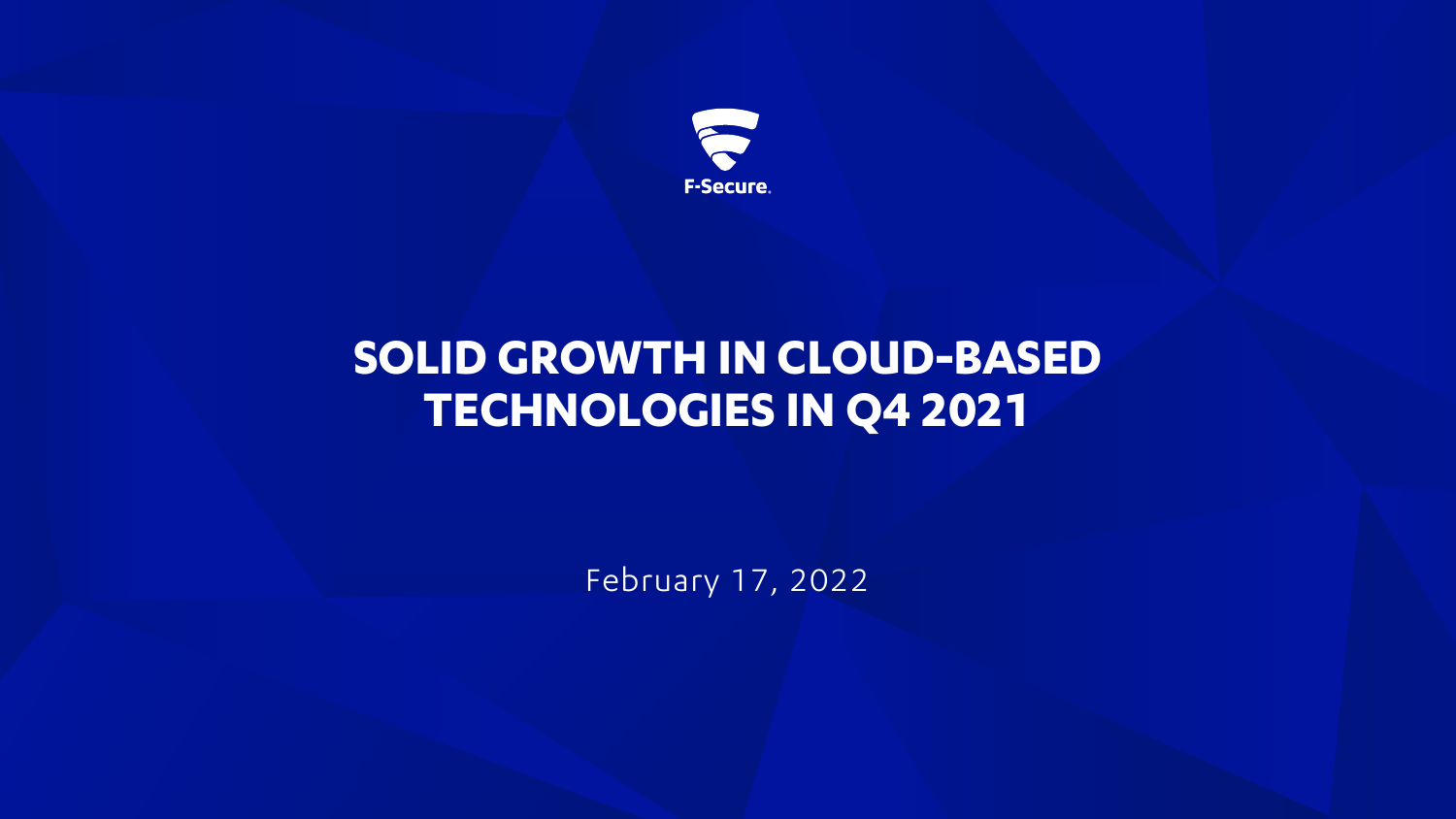# **Q4/2021 HIGHLIGHTS**



**Juhani Hintikka** President & CEO



**Tom Jansson**

CFO

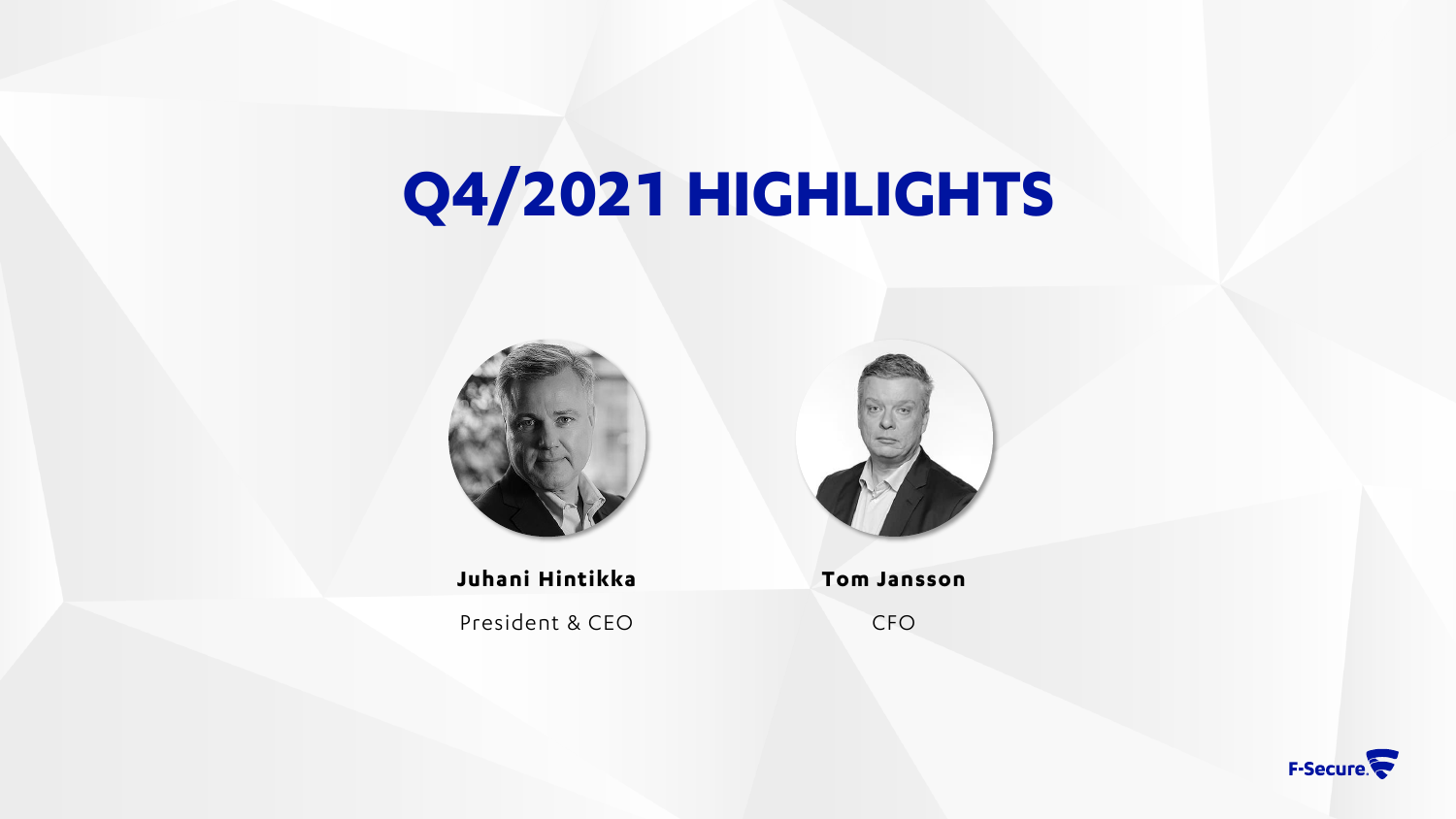## **KEY TAKEAWAYS FROM Q4/2021**

### **Solid growth in cloud-based technologies**

- Relatively strong performance to finish the year: group revenue grew by 6%, driven by the 18% growth in corporate security products
	- Annual recurring revenue (ARR) of corporate security's cloud-based Solutions grew by 34% year-on-year to EUR 60.9 million
	- To accelerate growth further, we continue to invest significantly into MDR and Cloud Protection for Salesforce
- The revenue of our cyber security consulting decreased by 6%
- Consumer security continued good performance revenue grew 5%
- Today we announced a demerger plan
	- Enables us to serve our customers and partners even better
	- Supports shareholder value creation

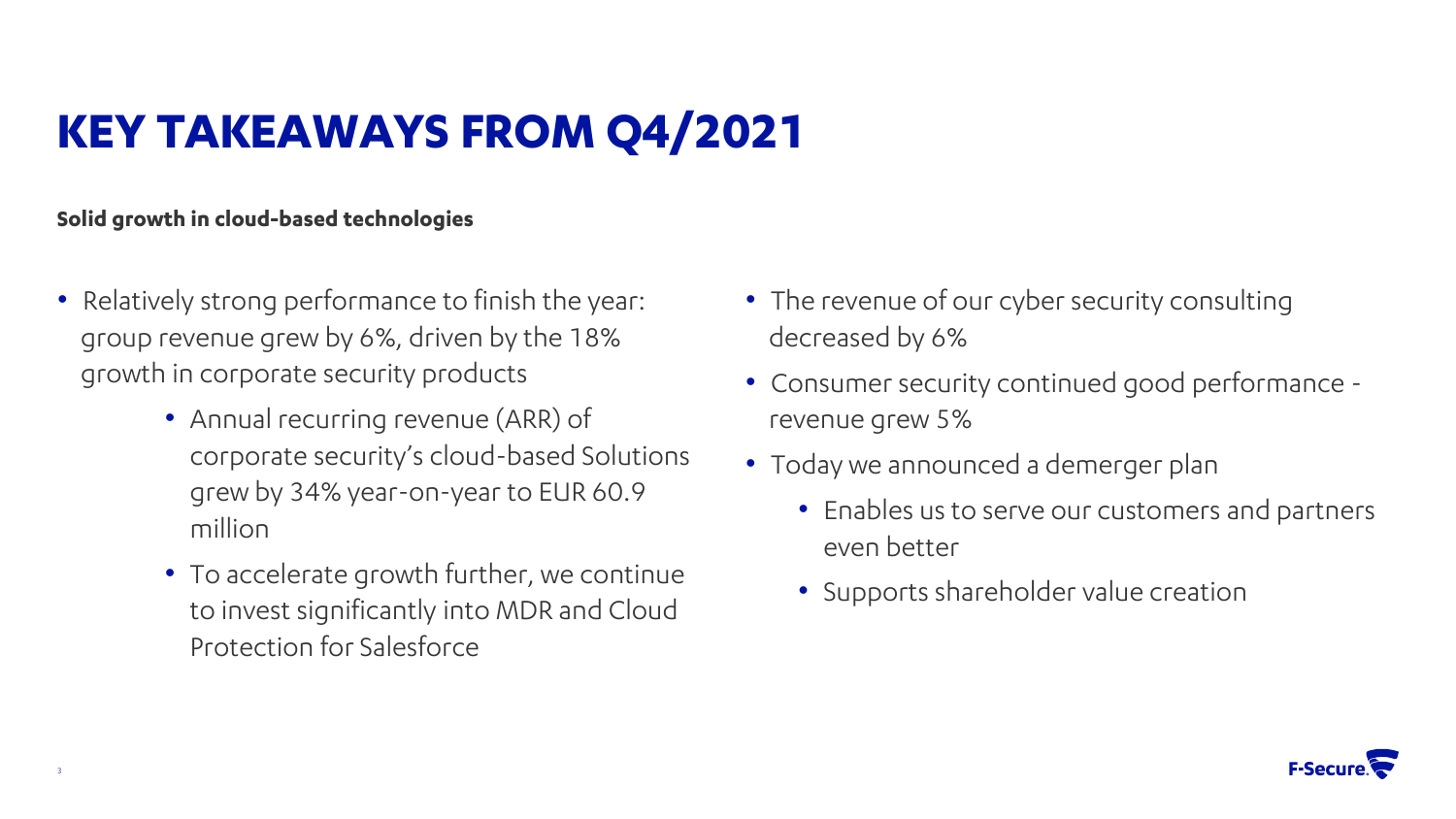### **REVENUE GROWTH FROM CORPORATE SECURITY PRODUCTS ACCELERATED TO 18% IN Q4**

(Corporate security products,FY2021, EUR million)



#### **Revenue comparison Revenue from business security software grew**

- Strong sales growth in Cloud Protection for Salesforce software and cloud-native Elements platform
- Renewed licensing models and co-operation with partners in productizing the EDR offering contributing to growth

### **Revenue from Managed Detection and Response (MDR) solutions (F-Secure Countercept) grew**

- Several important deals were signed in key verticals: manufacturing, technology, media and financial services
- Strong sales performance especially in Germany, the UK and the USA
- As typical for new advanced solutions, the volume and magnitude of deals are expected to fluctuate between quarters

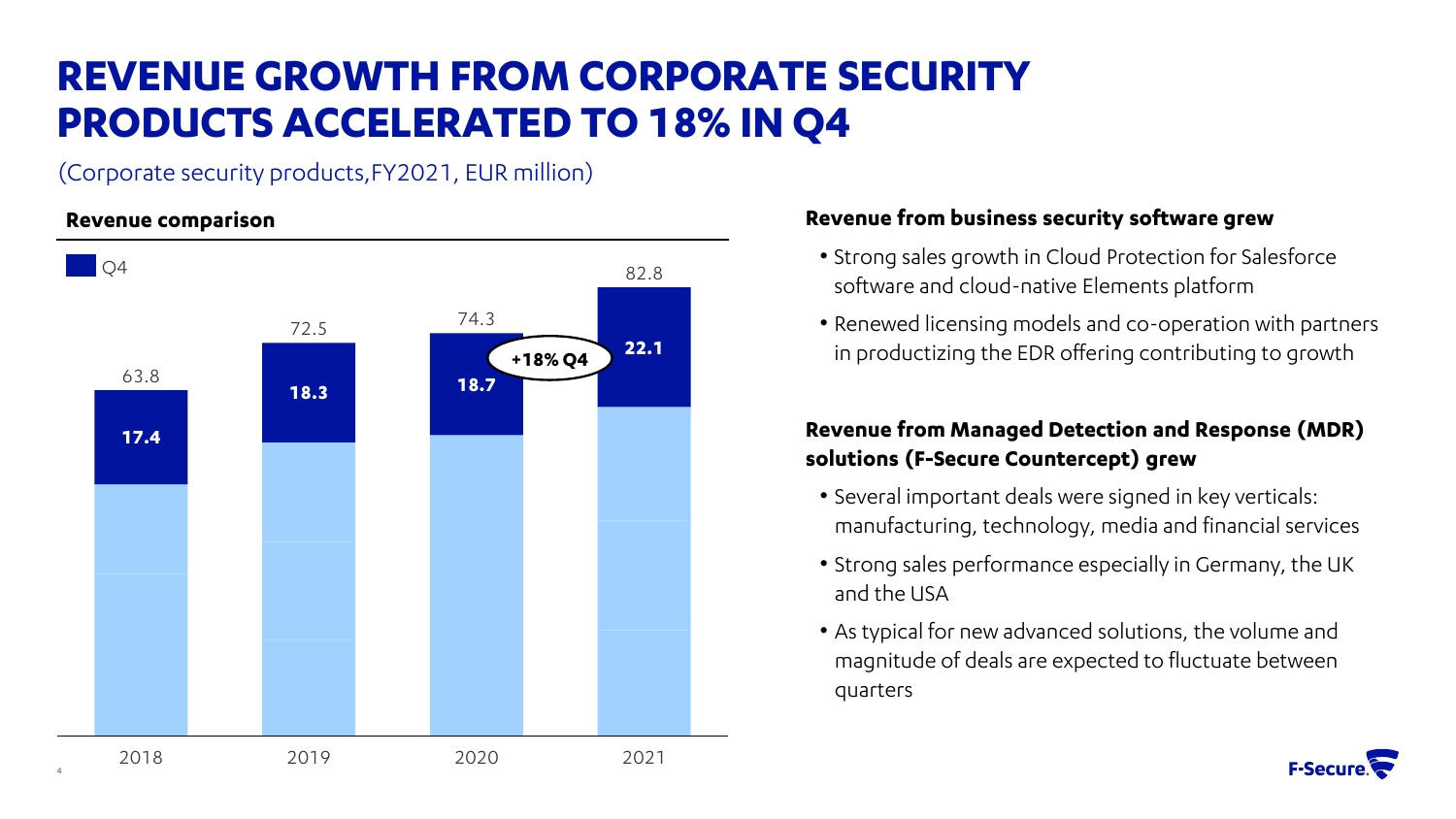### **CYBER SECURITY CONSULTING IMPACTED BY ATTRITION – MITIGATION IN PROGRESS**

(Corporate security products,FY2021, EUR million)

#### **Revenue comparison**



### **Cyber security consulting revenue decreased by 6%**

- Negative impact from attrition in some regions however attrition rate improved during the quarter
- Shortage of consultants with relevant skills to meet strong customer demand for specialist services
- As mitigating action, F-Secure accelerated recruiting and retraining programs
- Divested UK public sector consulting team to increase focus on enterprise clients
- Divested subsidiary in South Africa in February 2022

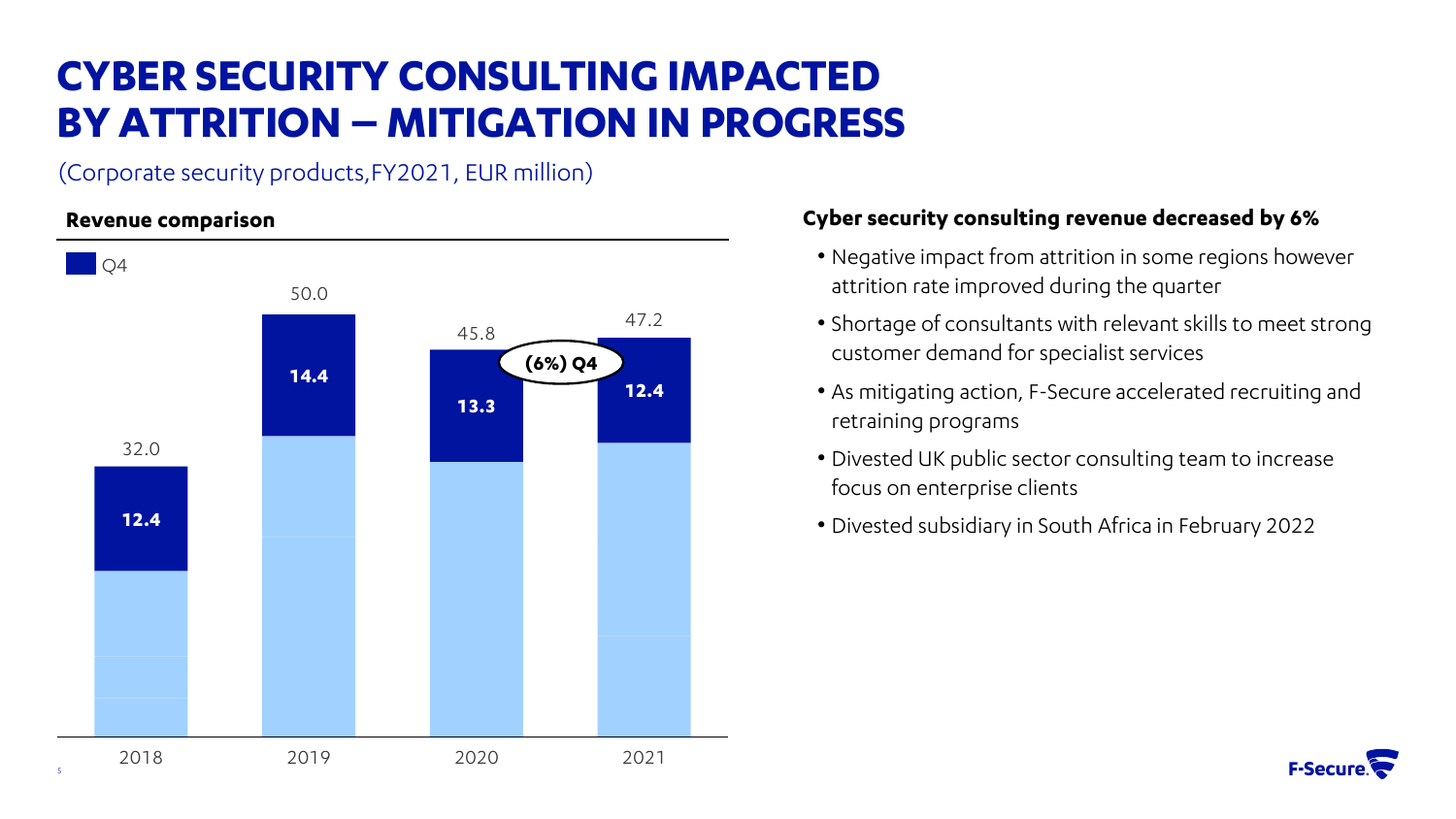### **CONSUMER SECURITY CONTINUED GOOD PERFORMANCE – REVENUE UP BY 5%**

(Consumer security, FY2021, EUR million)

### **Revenue comparison**



### **Revenue from the service provider channel grew**

- Whole portfolio contributing to the growth
- Strengthened position within new channels
- New partners for F-Secure TOTAL in Asia and Europe
- Two F-Secure SENSE deals with leading European telecom operators

### **Revenue from direct sales was at the previous year's level**

- F-Secure TOTAL's share of revenue continued to increase
- The renewal performance continued on a good level

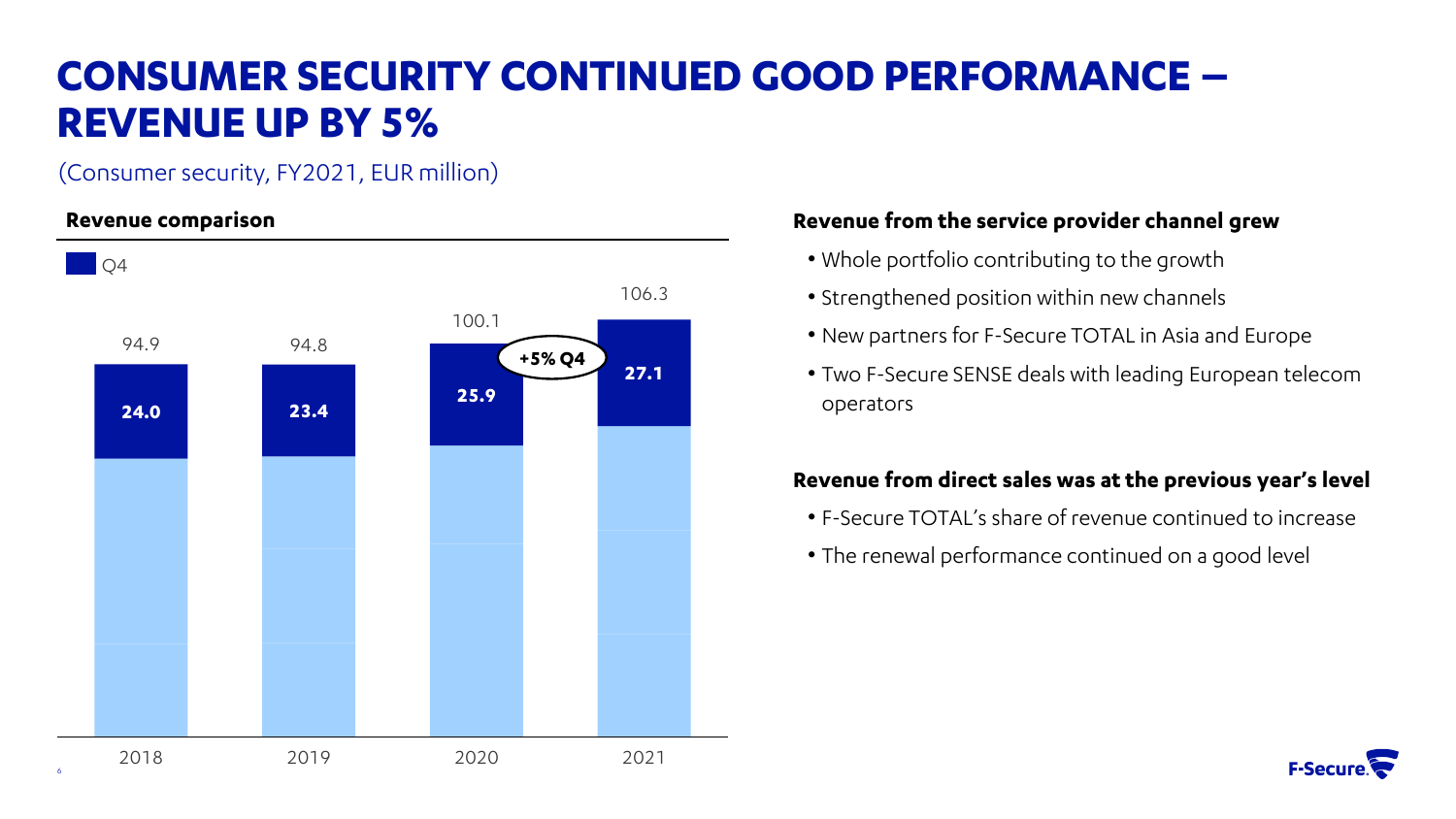## **Q4 ADJUSTED EBITDA AT 7.7MEUR – 12% MARGIN**

### (F-Secure Group, EUR million)

7

| <b>EUR</b> million                                         | $10-12/2021$ | 10-12/2020 | Change % | $1 - 12/2021$ | $1 - 12/2020$ | Change % |
|------------------------------------------------------------|--------------|------------|----------|---------------|---------------|----------|
| <b>Revenue</b>                                             | 61.6         | 57.9       | 6%       | 236.3         | 220.2         | 7%       |
| Consumer security                                          | 27.1         | 25.9       | 5 %      | 106.3         | 100.1         | 6%       |
| Corporate security products                                | 22.1         | 18.7       | 18%      | 82.8          | 74.3          | 11%      |
| Cyber security consulting                                  | 12.4         | 13.3       | $-6%$    | 47.2          | 45.8          | 3%       |
| Adjusted EBITDA <sup>1)</sup>                              | 7.7          | 7.3        | 6%       | 36.5          | 35.7          | 2%       |
| % of revenue                                               | 12%          | 13%        |          | 15%           | 16%           |          |
| <b>EBIT</b>                                                | 2.0          | 3.1        | (34%)    | 17.7          | 19.7          | $(10\%)$ |
| % of revenue                                               | 3%           | 5 %        |          | 7%            | 9%            |          |
| Net Debt <sup>2)</sup>                                     |              |            |          | (24.6)        | (11.6)        |          |
| Cash flow from operations before financial items and taxes | 15.6         | 19.4       | $(20\%)$ | 38.7          | 48.3          | $(20\%)$ |
| Earnings per share (EUR) <sup>3)</sup>                     | 0.01         | 0.02       |          | 0.08          | 0.08          |          |
| Personnel, end of period                                   |              |            |          | 1,656         | 1,678         | (1%)     |

1Adjustments are material items outside normal course of business associated with acquisitions, integration, restructuring, gains or losses from sales of businesses and other items affecting comparability



*<sup>2</sup>Net Debt = Interest bearing liabilities (including IFRS16 liabilities) - Cash and financial assets at fair value through P&L <sup>3</sup>Based on the weighted average number of outstanding shares during the period 158,354,073 (1-12/2021).*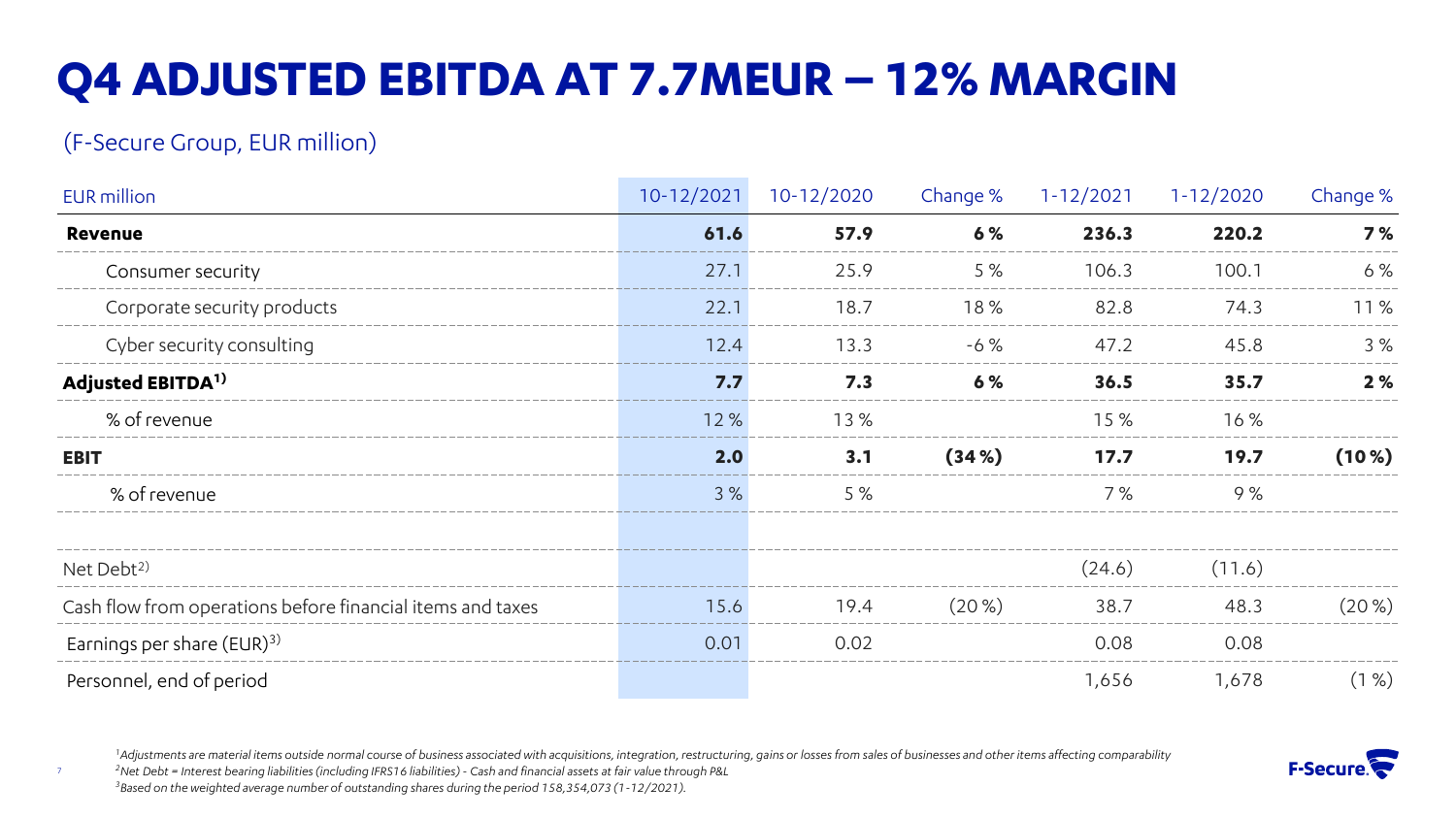### **DEFERRED REVENUE GROWTH DRIVEN BY BUSINESS SECURITY SOFTWARE AND MANAGED DETECTION AND RESPONSE**

(F-Secure Group, Deferred Revenue<sup>1</sup>, EUR million)



- •In Q4 the order intake was at alltime high
- •Orders are recognized after customer commitment, while deferred revenue balance contains the already invoiced value

*<sup>1</sup>Non-current deferred revenue = recognized as revenue after the next 12 months onwards Current deferred revenue = recognized as revenue within the next 12 months*

8

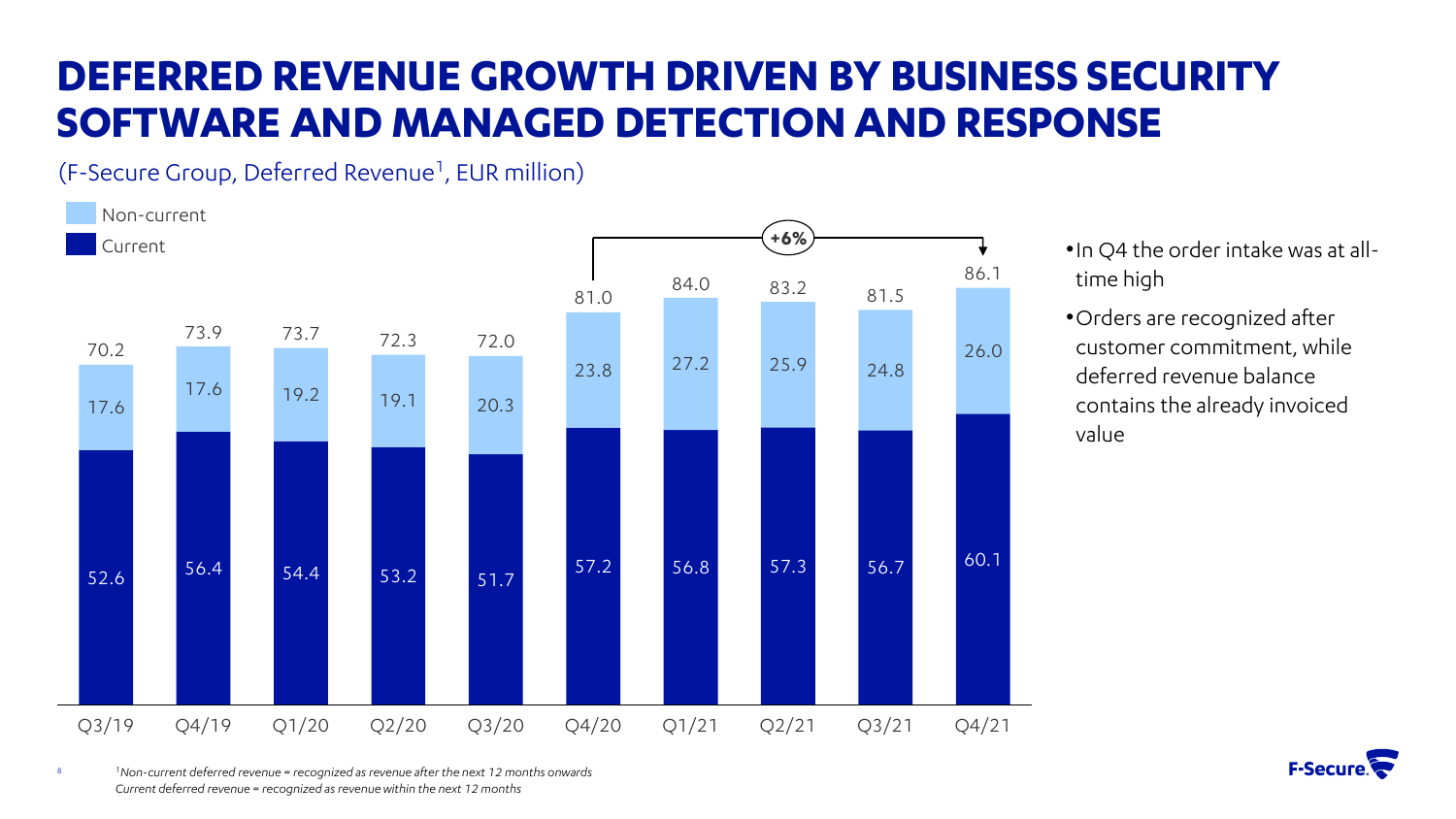## **F-SECURE DELIVERED 2021 ACCORDING TO THE OUTLOOK**

### (F-Secure Group, FY 2021, EUR million)



#### **F-Secure will share outlook for 2022 later when the demerger process has progressed further**